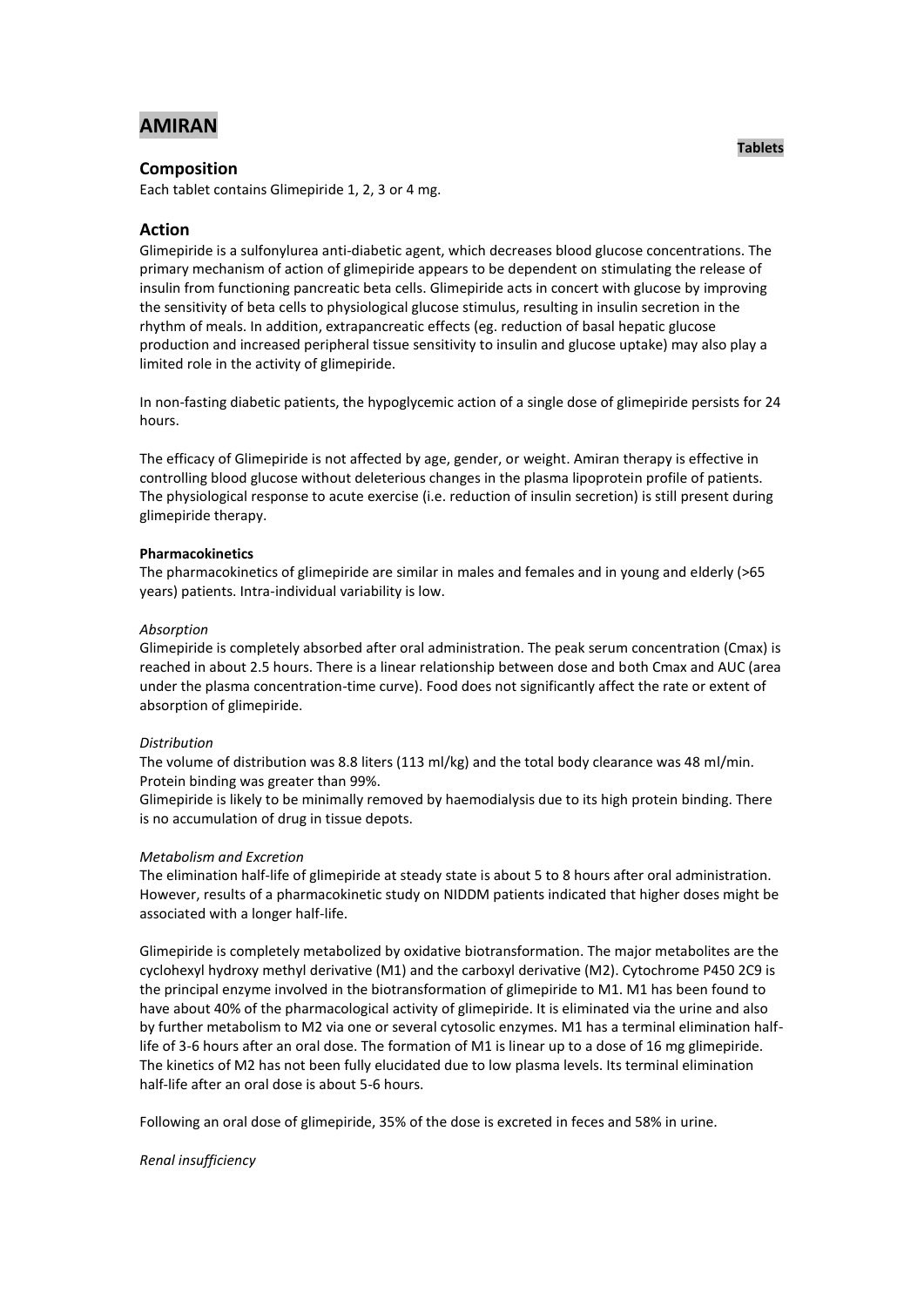In patients with renal impairment, there was a tendency for glimepiride clearance to increase and for average serum concentrations to decrease, most probably resulting from a more rapid elimination because of lower protein binding. Renal elimination of the two metabolites was impaired. Overall, there appears to be no increased risk of accumulation of glimepiride in these patients.

A multiple dose titration study in patients with mild to severe renal impairment showed that approximately 44% had adequate control of their glucose levels with a dosage regime of 1 mg once daily. The results from this study suggest that a starting dose of 1 mg Glimepiride may be given to a NIDDM patient with renal disease, and the dose may be titrated based on fasting blood glucose levels.

## *Hepatic failure*

The effects of hepatic failure on the clearance of glimepiride have not been systematically examined.

# **Indications**

Amiran is indicated as an adjunct to diet and exercise to lower the blood glucose in patients with noninsulin-dependent (Type II) diabetes mellitus (NIDDM) whose hyperglycemia cannot be controlled by diet and exercise alone. Amiran may be used concomitantly with Glucomet (metformin) when diet, exercise, and Amiran or Glucomet alone do not result in adequate glycemic control.

Amiran is not suitable for the treatment of insulin-dependent (type I) diabetes mellitus (e.g. for the treatment of diabetics with a history of ketoacidosis, of diabetic ketoacidosis, or of diabetic precoma or coma).

# **Contraindications**

- Hypersensitivity to glimepiride, other sulfonylureas, other sulfonamides, or any excipients.
- Severe impairment of renal function.
- Dialysis patients.
- Severe hepatic dysfunction.
- Pregnancy.
- Lactation.

Glimepiride is not suitable for the treatment of insulin-dependent (type I) diabetes mellitus (eg. for the treatment of patients with a history of ketoacidosis), nor for the treatment of diabetic ketoacidosis, nor for the treatment of diabetic precoma or coma.

# **Warnings**

# **Special warning on increased risk of cardiovascular mortality**

The administration of oral hypoglycemic drugs has been reported to be associated with increased cardiovascular mortality as compared to treatment with diet alone or diet plus insulin. This warning is based on the study conducted by the University Group Diabetes Program (UGDP), a long-term, prospective clinical trial designed to evaluate the effectiveness of glucose-lowering drugs in preventing or delaying vascular complications in patients with non-insulin-dependent diabetes. UGDP reported that patients treated for 5 to 8 years with diet and a fixed dose of tolbutamide (1.5 grams per day) had a rate of cardiovascular mortality approximately 2 &1/2 times that of patients treated with diet alone. A significant increase in total mortality was not observed, but the use of tolbutamide was discontinued based on the increase in cardiovascular mortality, thus limiting the opportunity for the study to show an increase in overall mortality. Despite controversy regarding the interpretation of these results, the findings of the UGDP study provide an adequate basis for this warning. The patient should be informed of the potential risks and advantages of Glimepiride tablets and of alternative modes of therapy.

Although only one drug in the sulfonylurea class (tolbutamide) was included in this study, it is prudent from a safety standpoint to consider that this warning may also apply to other oral hypoglycemic drugs in this class. In view of their close similarities in mode of action and chemical structure.

# **Adverse Reactions**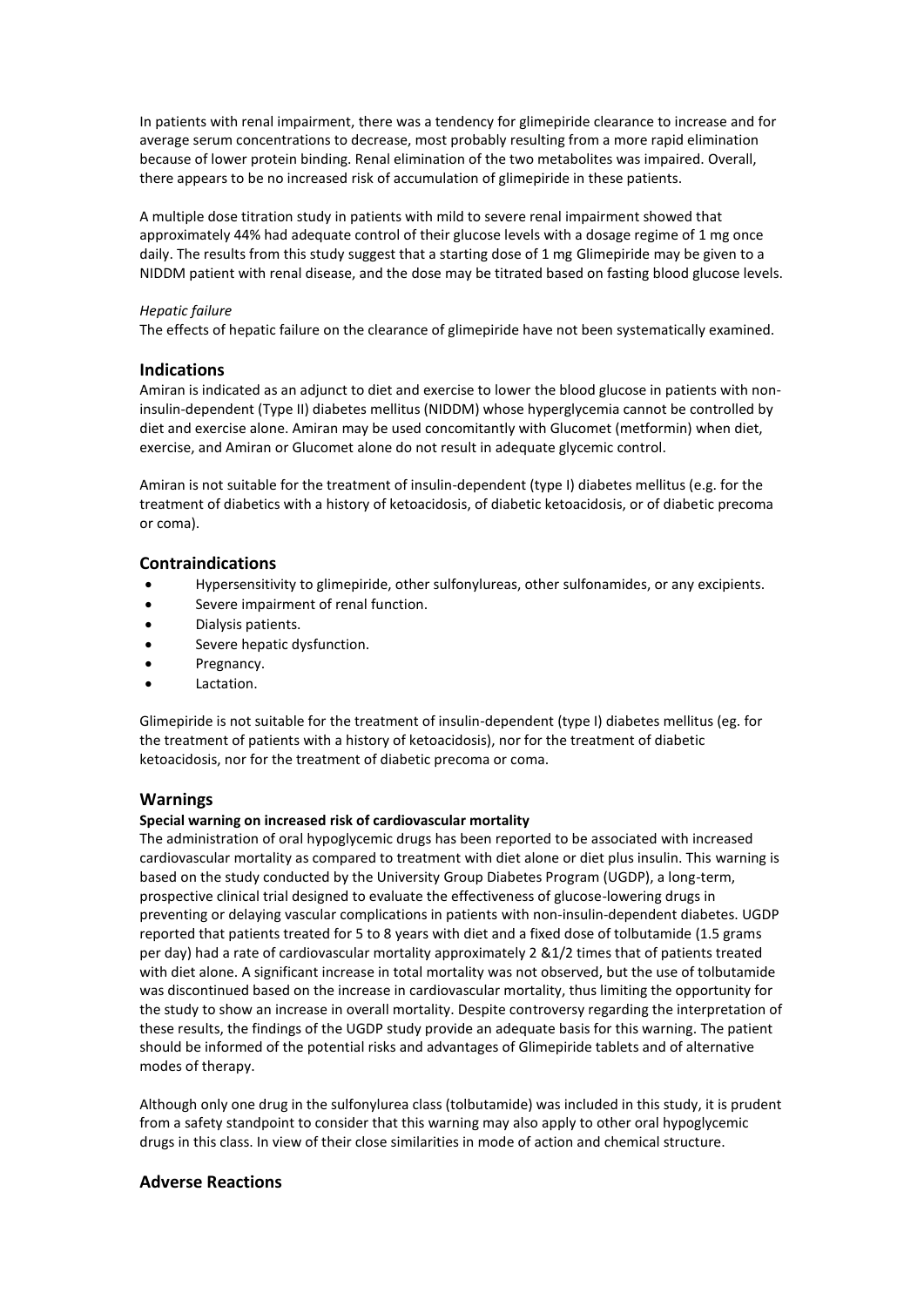## **Hypoglycemia**

Hypoglycemia (sometimes life threatening) may occur because of the blood-glucose-lowering action of Glimepiride. This happens when there is an imbalance between Glimepiride dosage, carbohydrate intake (diet), physical exercise, and other factors influencing metabolism.

Possible symptoms of hypoglycemia include headache, ravenous hunger, nausea, vomiting, lassitude, sleepiness, sleep disorders, restlessness, aggressiveness, impaired concentration, impaired alertness and reactions, depression, confusion, speech disorders, aphasia, visual disorders, tremor, paresis, sensory disturbances, dizziness, helplessness, loss of self-control, delirium, cerebral convulsions, somnolence and loss of consciousness up to and including coma, shallow respiration and bradycardia. In addition, signs of adrenergic counter-regulation may be present such as sweating, clammy skin, anxiety, tachycardia, hypertension, palpitations, angina pectoris, and cardiac arrhythmias.

The clinical picture of a severe hypoglycemic attack may resemble that of a stroke. The symptoms of hypoglycemia may persist if hypoglycemia is not corrected.

## **Dermatologic Reactions**

Allergic skin reactions, e.g., pruritus, erythema, urticaria, and morbilliform or maculopapular eruptions, occur in less than 1% of treated patients. These may be transient and may disappear despite continued use of Glimepiride. If those hypersensitivity reactions persist or worsen, the drug should be discontinued.

Porphyria cutanea tarda, photosensitivity reactions, and allergic vasculitis have been reported with sulfonylurea's, including Glimepiride.

## **Eyes**

Especially at the start of treatment, there may be temporary visual impairment due to the change in blood glucose levels. The cause is a temporary alteration in the turgidity and hence the refractive index of the lens, this being dependent on blood glucose level.

## **Gastrointestinal Reactions**

Occasionally, gastrointestinal symptoms such as nausea, vomiting, sensations of pressure or fullness in the epigastrium, abdominal pain, and diarrhea may occur.

In isolated cases, there may be elevation of liver enzyme levels, impairment of liver function (e.g. with cholestasis and jaundice) and hepatitis which may also lead to life-threatening liver failure.

## **Hematologic Reactions**

Potentially life-threatening changes in the blood picture may occur, such as thrombocytopenia and, in isolated cases, leucopenia. Glimepiride, in addition to the above, may cause hemolytic anemia or erythrocytopenia, granulocytopenia, agranulocytosis and (e.g. due to myelosuppression) pancytopenia.

Allergic or pseudo-allergic reactions may occur such as itching, urticaria, or rashes. These mild reactions may develop into serious and even life-threatening reactions with dyspnoea and a fall in blood pressure, sometimes progressing to shock. In the event of urticaria, a physician must therefore be notified immediately.

In isolated cases, a decrease in serum sodium concentration has been seen and allergic vasculitis or hypersensitivity of the skin to light may occur.

If any of these reactions occur, a doctor should be consulted.

Alertness and reactions may be impaired due to hypo- or hyperglycemia, especially when beginning or after altering treatment, or when Glimepiride is not taken regularly. This may affect the ability to drive or to operate machinery.

## **Metabolic Reactions**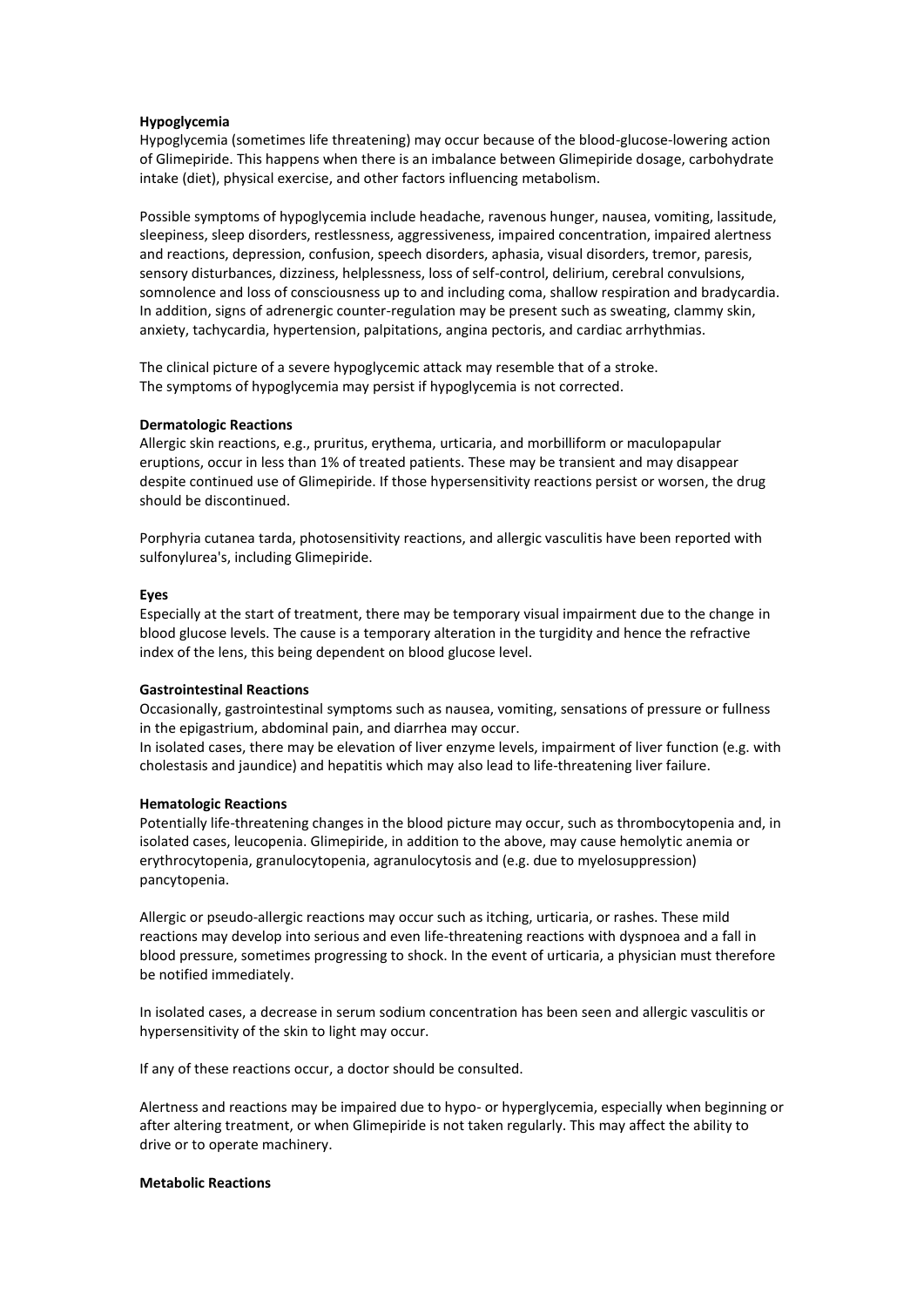Hepatic Porphyria reactions and disulfiram-like reactions have been reported with sulfonylurea, including Glimepiride. Cases of hyponatremia have been reported with Glimepiride and all other sulfonylureas, most often in patients who are on other medications or have medical conditions known to cause hyponatremia or increase release of antidiuretic hormone. The syndrome of inappropriate antidiuretic hormone (SIADH) secretion has been reported with sulfonylureas, including Glimepiride, and it has been suggested that certain sulfonylureas may augment the peripheral (antidiuretic) action of ADH and/or increase release of ADH.

# **Precautions**

Treatment with Glimepiride must be initiated and monitored by a physician. The patient must take Glimepiride at the times and in the doses prescribed by the doctor, normally at the same time every day. To achieve the goal of treatment of Glimepiride - optimal control of blood glucose - adherence to correct diet, regular and sufficient physical exercise and, if necessary, reduction of body weight are just as necessary as regular ingestion of Glimepiride.

Clinical signs of still insufficiently lowered blood glucose (hyperglycemia) are e.g. increased urinary frequency (Polyuria), intense thirst, dryness of the mouth and dry skin. In the initial weeks of treatment, the risk of hypoglycemia may he increased and necessitates especially careful monitoring.

# **Pregnancy**

#### *Category C*

Animal reproduction studies have shown an adverse effect on the fetus and there are no adequate and well-controlled studies in humans, but potential benefits may warrant use of the drug in pregnant women despite potential risks.

#### **Nursing Mothers**

Although it is not known whether Glimepiride is excreted in human milk, other sulfonylureas are excreted in human milk. Because the potential for hypoglycemia in nursing infants may exist, Glimepiride should be discontinued in nursing mothers. If Glimepiride is discontinued, and if diet and exercise alone are inadequate for controlling blood glucose, insulin therapy should be considered.

## **Pediatric Use**

The profile of adverse reactions in pediatric patients treated with Glimepiride was similar to that observed in adults.

## **Geriatric Use**

The drug is known to be substantially excreted by the kidney, and the risk of toxic reactions to this drug may be greater in patients with impaired renal function. Because elderly patients are more likely to have decreased renal function, care should be taken in dose selection, and it may be useful to monitor renal function.

Elderly patients are particularly susceptible to hypoglycemic action of glucose-lowering drugs.

In elderly, debilitated, or malnourished patients, or in patients with renal and hepatic insufficiency, the initial dosing, dose increments, and maintenance dosage should be conservative based upon blood glucose levels prior to and after initiation of treatment to avoid hypoglycemic reactions. Hypoglycemia may be difficult to recognize in the elderly and in people who are taking betaadrenergic blocking drugs or other sympatholytic agents.

# **Drug Interactions**

Patients who take or discontinue taking certain other medicines while undergoing treatment with Glimepiride may experience changes in blood glucose control.

#### *The following interactions must be considered:*

Potentiating of the blood-glucose-lowering effect and, thus, in some instances hypoglycemia may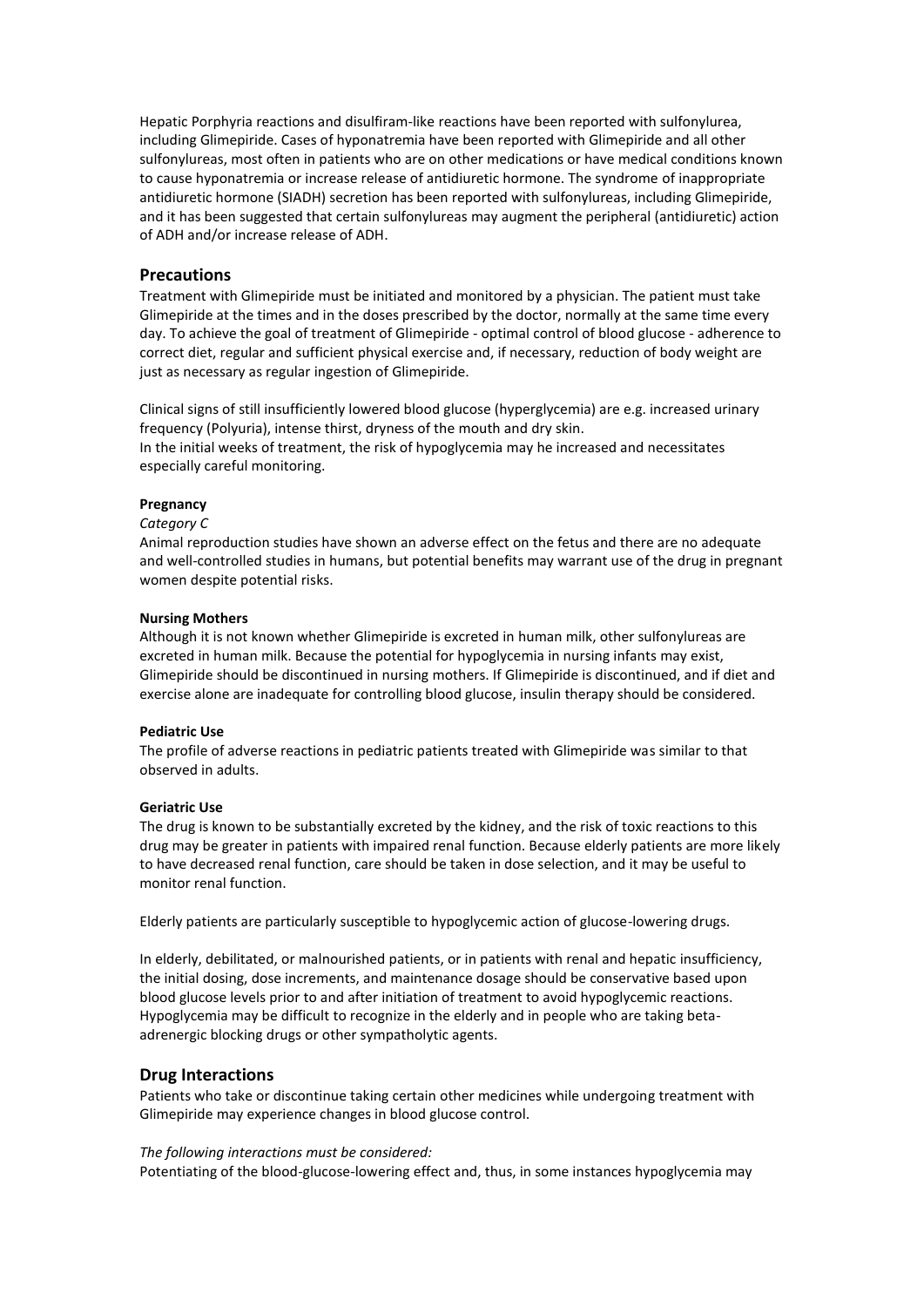occur when one of the following drugs is taken, for example:

Insulin and other oral Antidiabetic, MAO inhibitors, ACE inhibitors, miconazole, anabolic steroids and male sex hormones, para-aminosalicyclic acid, chloramphenicol, pentoxifylline (high dose parenteral), coumarin derivatives, phenylbutazone, azapropazone, oxyphenbutazone, cyclophosphamide, probenecid, disopyramide, quinolones, fenfluramine, salicylates, fenyramidol, sulphinpyrazone, fibrates, sulfonamide antibiotics, fluoxetine, tetracycline, guanethidine, tritoqualine, ifosfamide, trofosfamide

Weakening of the blood-glucose-lowering effect and, thus raised glucose levels may occur when one of the following drugs is taken, for example:

Acetazolamide, laxatives (after protracted use), barbiturates, nicotinic acid (in high doses), corticosteroids, oestrogens and progestogens, diazoxide, phenothiazines, diuretics, phenytoin, epinephrine (adrenaline) and other sympathomimetic agents, Rifampicin , glucagon, thyroid hormones

H2 receptor antagonists, beta-blockers, clonidine, and reserpine may lead to either potentiating or weakening of the blood-glucose-lowering effect. Under the influence of sympatholytic drugs such as beta-blockers, clonidine, guanethidine and reserpine, the signs of adrenergic counter-regulation to hypoglycemia may be reduced or absent. Both acute and chronic alcohol intake may potentiate or weaken the blood-glucose-lowering action of Glimepiride in an unpredictable fashion.

The effect of coumarin derivatives may be potentiated or weakened.

# **Dosage and Administration**

There is no fixed dosage regimen for the management of diabetes mellitus with Amiran or any other hypoglycemic agent. The patient's fasting blood glucose and HbA1c

must be measured periodically to determine the minimum effective dose for the patient; to detect primary failure, i.e., inadequate lowering of blood glucose at the maximum recommended dose of medication; and to detect secondary failure, i.e., loss of adequate blood glucose lowering response after an initial period of effectiveness. Glycosylated hemoglobin levels should be performed to monitor the patient's response to therapy.

Short-term administration of Amiran may be sufficient during periods of transient loss of control in patients usually controlled well on diet and exercise.

## **Usual Starting Dose**

The usual starting dose of Amiran as initial therapy is 1-2 mg once daily, administered with breakfast or the first main meal. Those patients who may be drugs that are more sensitive to hypoglycemic should be started at 1 mg once daily, and should be titrated carefully. No exact dosage relationship exists between Amiran and the other oral hypoglycemic agents.

The maximum starting dose of Amiran should be no more than 2 mg. Failure to follow an appropriate dosage regimen may precipitate hypoglycemia. Patients who do not adhere to their prescribed dietary and drug regimen are more prone to exhibit unsatisfactory response to therapy.

## **Usual Maintenance Dose**

The usual maintenance dose is 1 to 4 mg once daily. The maximum recommended dose is 8 mg once daily. After reaching a dose of 2 mg, dosage increases should be made in increments of no more than 2 mg at 1-2 week intervals based upon the patient's blood glucose response. Long-term efficacy should be monitored by measurement of HbA1c levels, for example, every 3 to 6 months.

# **Amiran-Glucomet (metformin) Combination Therapy**

If patients do not respond adequately to the maximal dose of Amiran monotherapy, addition of Glucomet (metformin) may be considered. Published clinical information exists for the use of other